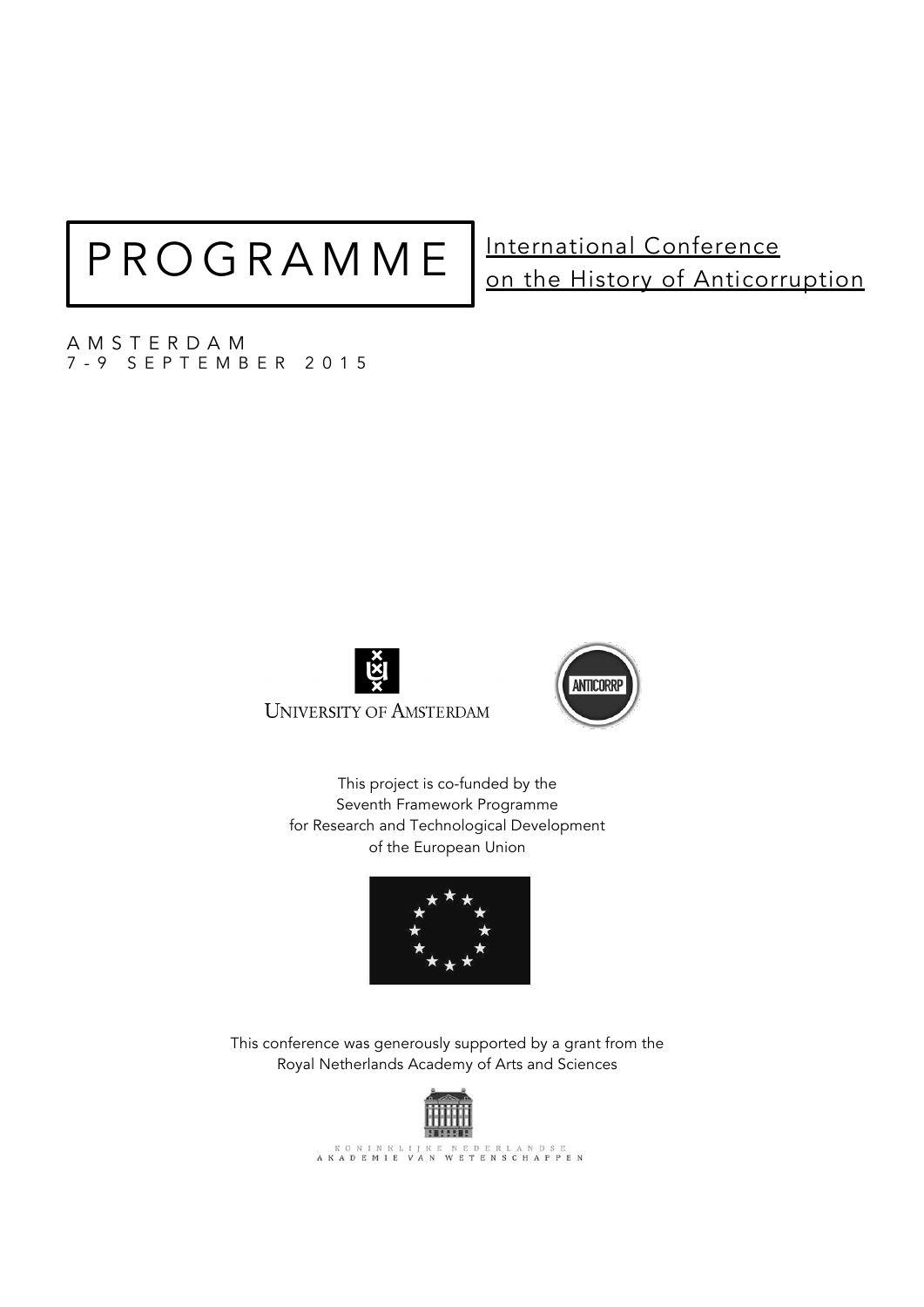MONDAY 7 Potgieterzaal Univ. Library – Singel 425

10h00 Welcome and presentation of Anticorrp's Work Package 2 10h15 Plenary paper JOHN WATTS University of Oxford The Problem of the Personal: Tackling Corruption in Later Medieval England, c.1250-1550

11h00 Coffee break

## Classical Antiquity

Chair: PETER HEATHER King's College London

| 11h30 | CLAIRE TAYLOR University of Wisconsin-Madison<br>Corruption and Anticorruption in Democratic Athens                           |
|-------|-------------------------------------------------------------------------------------------------------------------------------|
| 12h00 | VALENTINA ARENA University College London<br>Corruption and Anticorruption Thought and Practice in the Late Roman<br>Republic |
| 12h30 | NEIL MCLYNN University of Oxford<br>Christianity and the Rhetoric of Anticorruption in Late Antiquity                         |
| 13h00 | Round-up                                                                                                                      |
| 13h30 | Lunch                                                                                                                         |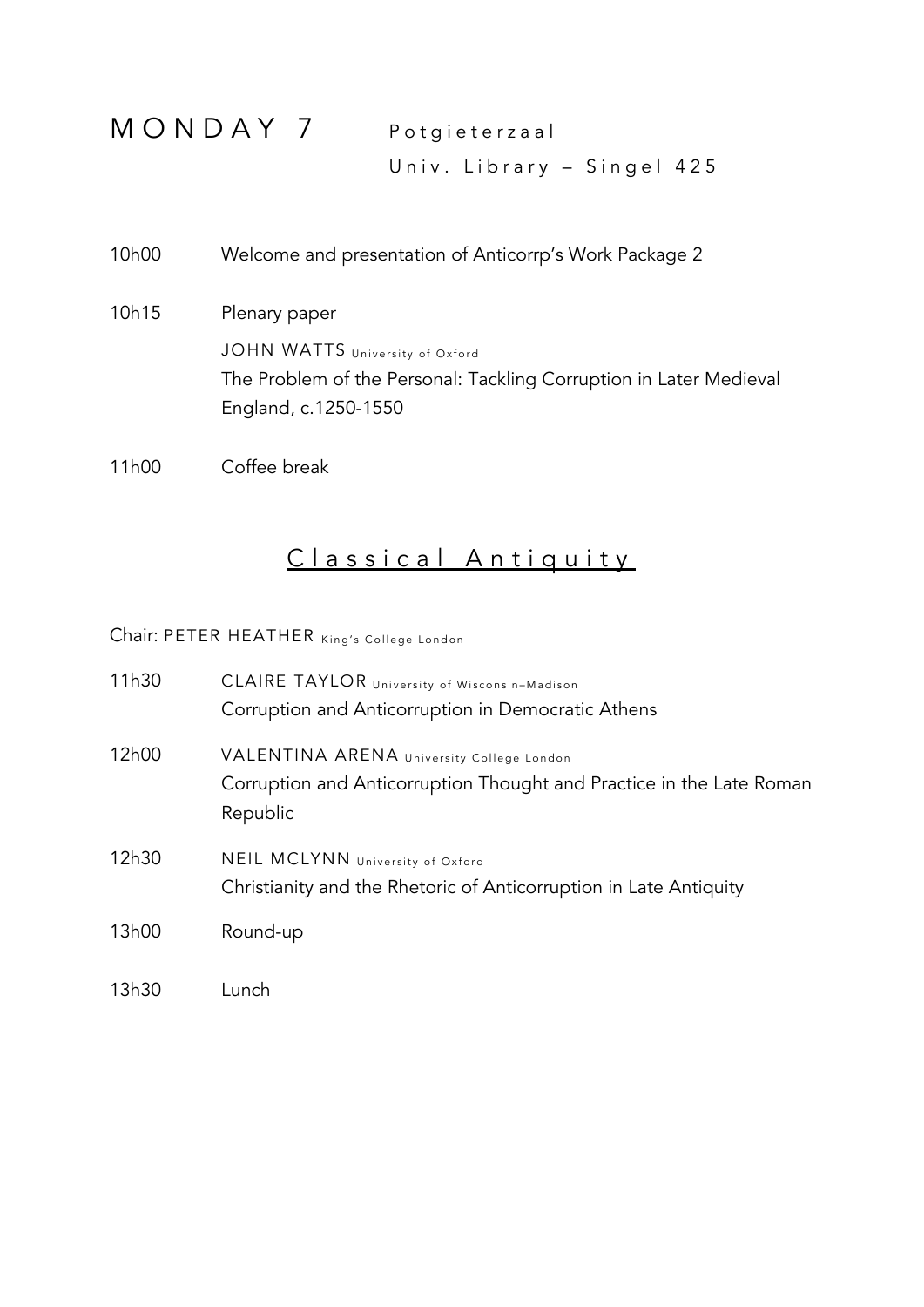### Middle Ages

Chair: WILLIAM CHESTER JORDAN Princeton University

| 15h00 | MAAIKE VAN BERKEL Radboud University Nijmegen<br>Fighting Corruption between Theory and Practice: The Land of the<br>Euphrates and Tigris in Transfer (9 <sup>th</sup> -11 <sup>th</sup> Centuries) |
|-------|-----------------------------------------------------------------------------------------------------------------------------------------------------------------------------------------------------|
| 15h30 | ANDRÉ VITÓRIA University of Amsterdam<br>Late Medieval Polities and the Problem of Corruption: France, England<br>and Portugal, 1250-1500                                                           |
| 16h00 | Coffee break                                                                                                                                                                                        |
| 16h30 | <b>GUY GELTNER</b> University of Amsterdam<br>Fighting Corruption in the Italian City-State: Perugian Officers' End of<br>Term Audits (sindacato) in the Fourteenth Century                         |
| 17h00 | Round-up                                                                                                                                                                                            |

19h00 Dinner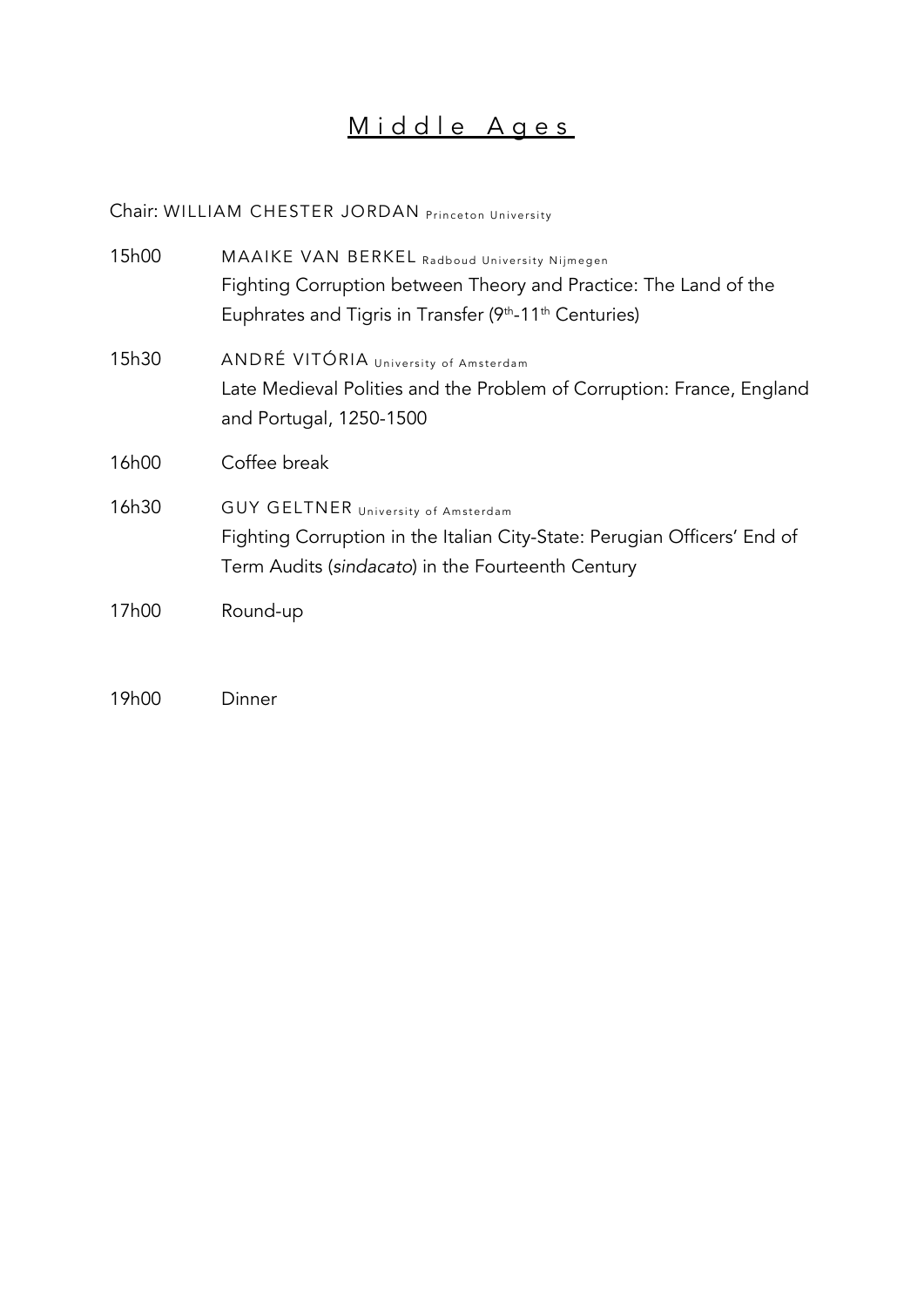TUESDAY 8 Potgieterzaal

Univ. Library – Singel 425

#### Early Modern History I

Chair: JAMES KENNEDY University College Utrecht

| 10h00 | <b>GEORGE BERNARD</b> University of Southampton<br>'A Water-Spout Springing from the Rock of Freedom'? Corruption in<br>Sixteenth- and Early Seventeenth-Century England |
|-------|--------------------------------------------------------------------------------------------------------------------------------------------------------------------------|
|       |                                                                                                                                                                          |
| 10h30 | Coffee break                                                                                                                                                             |
| 11h00 | MARK KNIGHTS University of Warwick<br>Anticorruption in Seventeenth- and Eighteenth-Century Britain                                                                      |
| 11h30 | ANTONIO FEROS University of Pennsylvania<br>A Sick Body: Corruption and Anticorruption in Early Modern Spain                                                             |
| 12h00 | Round-up                                                                                                                                                                 |
| 12h30 | Lunch                                                                                                                                                                    |

#### Early Modern History II

Chair: PHILIP HARLING University of Kentucky

14h00 STÉPHANE DURAND University of Avignon Corruption and Anticorruption in France from the Mid-Seventeenth Century to the 1780s: The Example of the Provincial Administration of Languedoc

14h30 METTE FRISK JENSEN Aarhus University Corruption and Anticorruption: The Process of State-Building, Establishing Rule of Law and Fighting Corruption in Denmark, 1660- 1900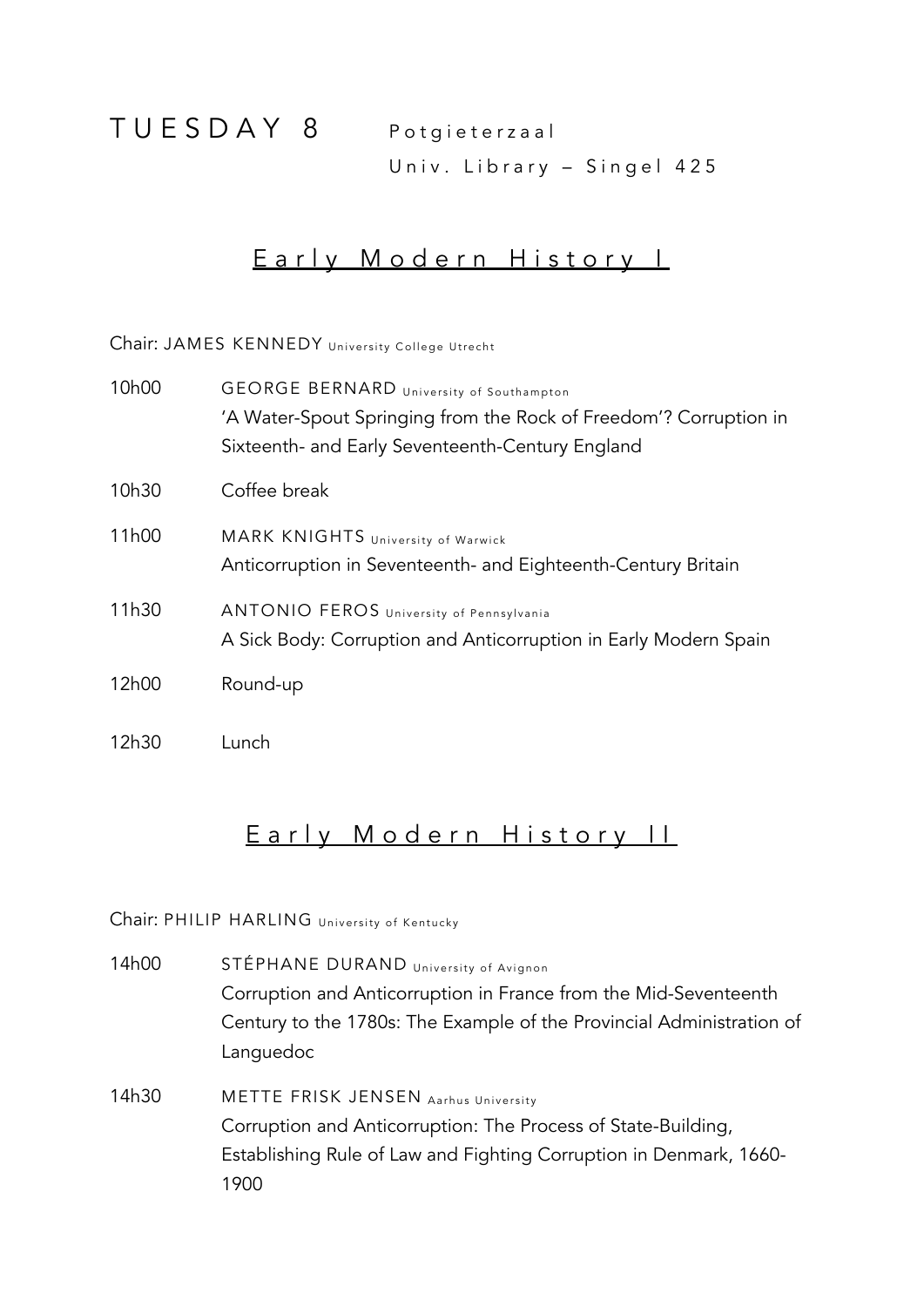| 15h00 | Coffee break                                                                                                                                                                                                                         |
|-------|--------------------------------------------------------------------------------------------------------------------------------------------------------------------------------------------------------------------------------------|
| 15h30 | OVIDIU OLAR Romanian Academy<br>Rules of Governance, Exceptions, Networks in South-Eastern Europe –<br>Case Study: The Corruption in the Romanian Principalities, 17 <sup>th</sup> -19 <sup>th</sup><br>Centuries                    |
| 16h00 | JAMES KENNEDY University College Utrecht<br>RONALD KROEZE University of Amsterdam<br>The Paradox of 'A High Standard of Public Honesty': A Long-Term<br>Perspective on Corruption and Anticorruption in Dutch History, 1650-<br>1950 |
| 16h30 | Round-up                                                                                                                                                                                                                             |

19h00 Dinner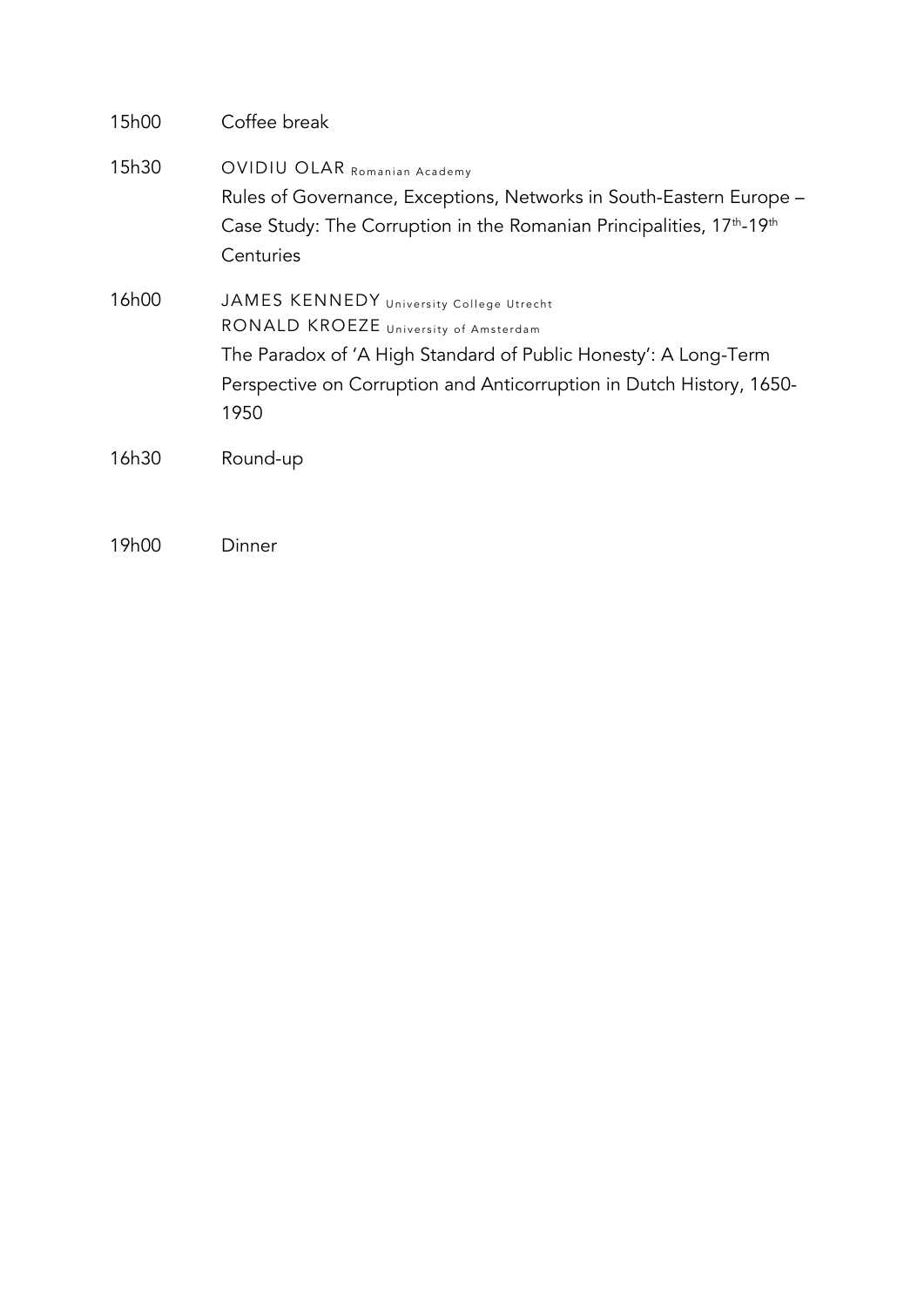## WEDNESDAY 9 Potgieterzaal

Univ. Library – Singel 425

9h00 Plenary paper JENS IVO ENGELS Technical University Darmstadt Political Corruption and the Era of Modernity in Western Europe

9h45 Coffee break

### Modern History I

Chair: ALEXANDER NÜTZENADEL Humboldt University Berlin

| 10 <sub>h</sub> 00 | IRIS AGMON Ben Gurion University of the Negev<br>Family, State, and Anticorruption Practices in the Late Ottoman Empire                                  |
|--------------------|----------------------------------------------------------------------------------------------------------------------------------------------------------|
| 10h30              | JAMES MOORE Leicester University<br>Corruption and the Ethical Standards of British Public Life: National<br>Debates and Local Administration, 1880-1914 |
| 11 <sub>h</sub> 00 | Coffee break                                                                                                                                             |
| 11h30              | ANDREAS BÅGENHOLM University of Gothenburg<br>Corruption and Anticorruption in Nineteenth-Century Sweden                                                 |
| 12h00              | Round-up                                                                                                                                                 |
| 12h30              | Lunch                                                                                                                                                    |